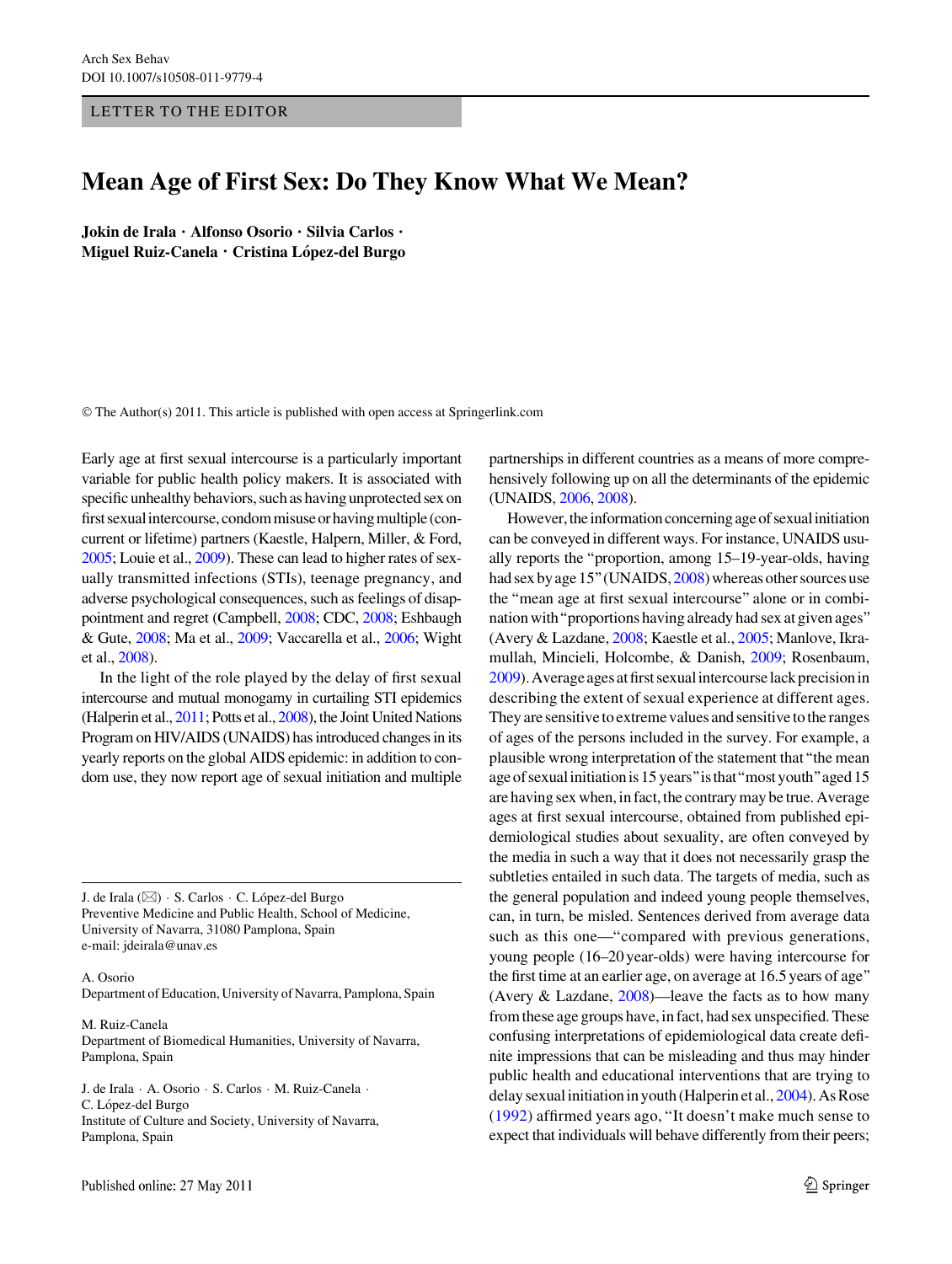it is more appropriate to change the general norms of behavior and the circumstances that facilitate these changes.''

Data from an ongoing international study which examines what youth think and feel about relationships, love, and sexuality were used to show that this confusion is indeed possible (Project YOURLIFE). Specific details on the data collection process for this project are described elsewhere (de Irala et al., [2009\)](#page-2-0). Briefly, project YOURLIFE is a cross-sectional survey that is being implemented in different countries through a multi-stage sampling of clusters representative of public and private schools within participating countries. A questionnaire was used to gather information on sociodemographic data, characteristics of the group of friends, use of free time, access and exposure to media, feelings, opinions, and information sources on relationships, love, and sexuality, and life goals.

In order to compare''mean''ages of first sexual intercourse and ''proportions'' of youth sexually experienced at different ages, data from El Salvador, Peru, and Spain were used  $(N=$ 7011; see Table 1). Country specific''mean ages of sexual initiation'' are presented together with their corresponding ''proportions of youth having had sex at different ages'' in order to show how different interpretations might be conveyed when using one or the other. Mean ages were estimated using three

different age ranges to allow for a sensitivity analysis: (1) the age ranges actually available in each study site, (2) the closest possible ranges to the 15–19 range used by UNAIDS, and (3) the age range that was common to the three countries whose data we used.

In all the estimations of mean age of first sexual intercourse presented in the table, the actual mean value is compatible with the fact that the majority of youth whose ages are close to that mean value have not had sex yet. The use of means could, therefore, be conveying a wrong message. In fact, less than 25% of youth with ages close to the mean were sexually initiated in all countries of the table shown. The mean age of first sexual intercourse was obviously estimated solely using subjects who have already had sexual intercourse whereas the proportion of youth that were sexually initiated use all youth in each age group as the denominator. In all cases, the most accurate and least misleading information to know the extentof sexual initiation at a given age seems to be the percentage sexually active at different ages.

Some authors use mean ages of sexual initiation with shorter age intervals (Ma et al., [2009\)](#page-2-0). This has the advantage of obtaining mean ages that are closer to the ages examined in the age interval but does not eliminate the misleading effect of conveying that "most" youth of those ages have had sex when the contrary

| (age range) | Range common to three<br>countries (age range)                   |
|-------------|------------------------------------------------------------------|
| $(15-19)$   | $(16-18)$                                                        |
| Mean: 15.2  | Mean: 15.3                                                       |
| Median: 15  | Median: 15                                                       |
|             |                                                                  |
|             |                                                                  |
|             |                                                                  |
|             |                                                                  |
| $(15-18)$   | $(16-18)$                                                        |
| Mean: 14.5  | Mean: 14.8                                                       |
| Median: 15  | Median: 15                                                       |
|             |                                                                  |
|             |                                                                  |
|             |                                                                  |
| $(16-19)$   | $(16-18)$                                                        |
| Mean: 16.2  | Mean: 15.8                                                       |
| Median: 16  | Median: 16                                                       |
|             |                                                                  |
|             |                                                                  |
|             | Range closest to 15-19 <sup>c</sup><br>Range of each study venue |

Table 1 Age of first sexual intercourse of youth from El Salvador, Peru, and Spain (Project YOURLIFE) using different statistics

<sup>a</sup> Percent calculated at each age group using all youth in the denominator (whether sexually experienced or not)

<sup>b</sup> Estimated solely using youth who already have had sexual intercourse

<sup>c</sup> Range of 15–19 typically used by UNAIDS